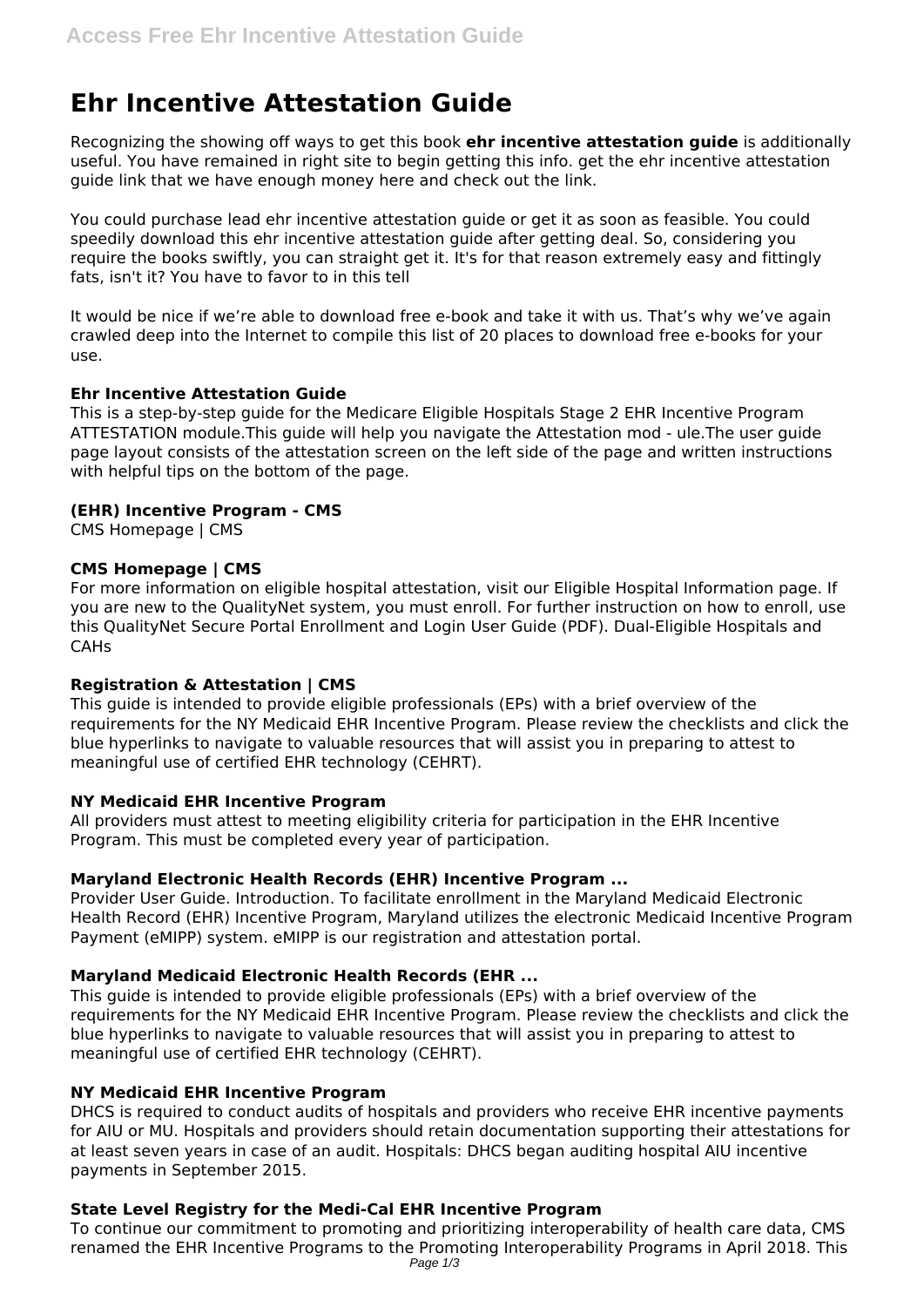change moved the programs beyond the existing requirements of meaningful use to a new phase of EHR measurement with an increased focus on interoperability and improving patient access to health information .

# **Promoting Interoperability Programs | CMS**

EHR Program Announcement - As of March 14, 2018 the EHR Information Center will close. Medicare eligible professionals (EPs) may contact the QPP help desk for assistance for participation years 2016 and earlier and choose the EHR Incentive Program legacy call option. (866) 288-8292 or qpp@cms.hhs.gov.

# **Welcome to the Promoting Interoperability Programs ...**

Oregon Medicaid Electronic Health Record (EHR) Incentive Program Eligible Professional Attestation Process Guide The steps below outline the process for Eligible Professionals to complete the Oregon Medicaid Electronic Health Record (EHR) Incentive Program attestation.

# **Oregon Medicaid Electronic Health Record (EHR) Incentive ...**

Information for Hospitals. Registration & Attestation. For Medicare eligible hospitals and CAHs, CMS has migrated the meaningful use submission process from the Medicare & Medicaid EHR Incentive Program Registration and Attestation System to the QualityNet Secure Portal (QNet). QNet is the same system you currently use for CQM reporting, so beginning January 2, 2019, you can submit both meaningful use and quality attestation in one place.

# **Registration & Attestation – MichiganHealthIT.org**

EP63. Dentist Public Health Reporting (Immunization) The NY Medicaid EHR Incentive Program has noticed the provider is attesting as a Dentist and claiming active engagement for the Immunization Registry Reporting Measure, under the Public Health Registry Reporting Objective.

# **NY Medicaid EHR Incentive Program**

The Centers for Medicare and Medicaid Services (CMS) have been increasing the number of attestation audits for providers who received EHR incentives, to ensure providers met meaningful use requirements. CMS will conduct two types of audits: post-payment and pre-payment.

# **Meaningful Use Attestation Audit Guide - EHR Software for ...**

NY Medicaid EHR Incentive Program, A CMS Promoting Interoperability Program Pre- Attestation Checklist –Payment Year 2019 This guide is intended to provide eligible professionals (EPs) with a brief overview of the requirements for the NY Medicaid EHR Incentive Program Please review the checklists and click the blue hyperlinks to

# **[Books] Ehr Incentive Program Attestation Guide**

What Is Meaningful Use? Meaningful Use Final Rule September 04, 2014 CMS released final rule for EHR Incentive Program which allows

# **Meaningful Use**

technology and qualified electronic health records (EHR). The Medical Assistance Provider Incentive Repository (MAPIR) is a Web-based program administered by state Medicaid programs that allows Eligible Professionals and Eligible Hospitals to apply for incentive payments to help defray the costs of a certified EHR system.

# **User Guide For Eligible Professionals**

Health Record (EHR) Incentive Program Program Year 2015 Application Requirements webinar given on December 15, 2015. Program Year 2015 Application Requirements Webinar ...

# **DHS Search Results | Wisconsin Department of Health Services**

ATTESTATION USER GUIDE Medicare Electronic Health Record (EHR) Incentive Program For Eligible Hospitals and Critical Access Hospitals (07.02.12 ver5) JULY 2012. AEAI UER GUIE OR ELIILE HOSPITALS & CRITICAL ACCESS HOSPITALS Medicare EHR Incentive Program User Guide – Page 2

# **Medicare Electronic Health Record (EHR) Incentive Program**

To investigate ophthalmologists' rate of attestation to meaningful use (MU) of their electronic health record (EHR) systems in the Medicare EHR Incentive Program and their continuity and